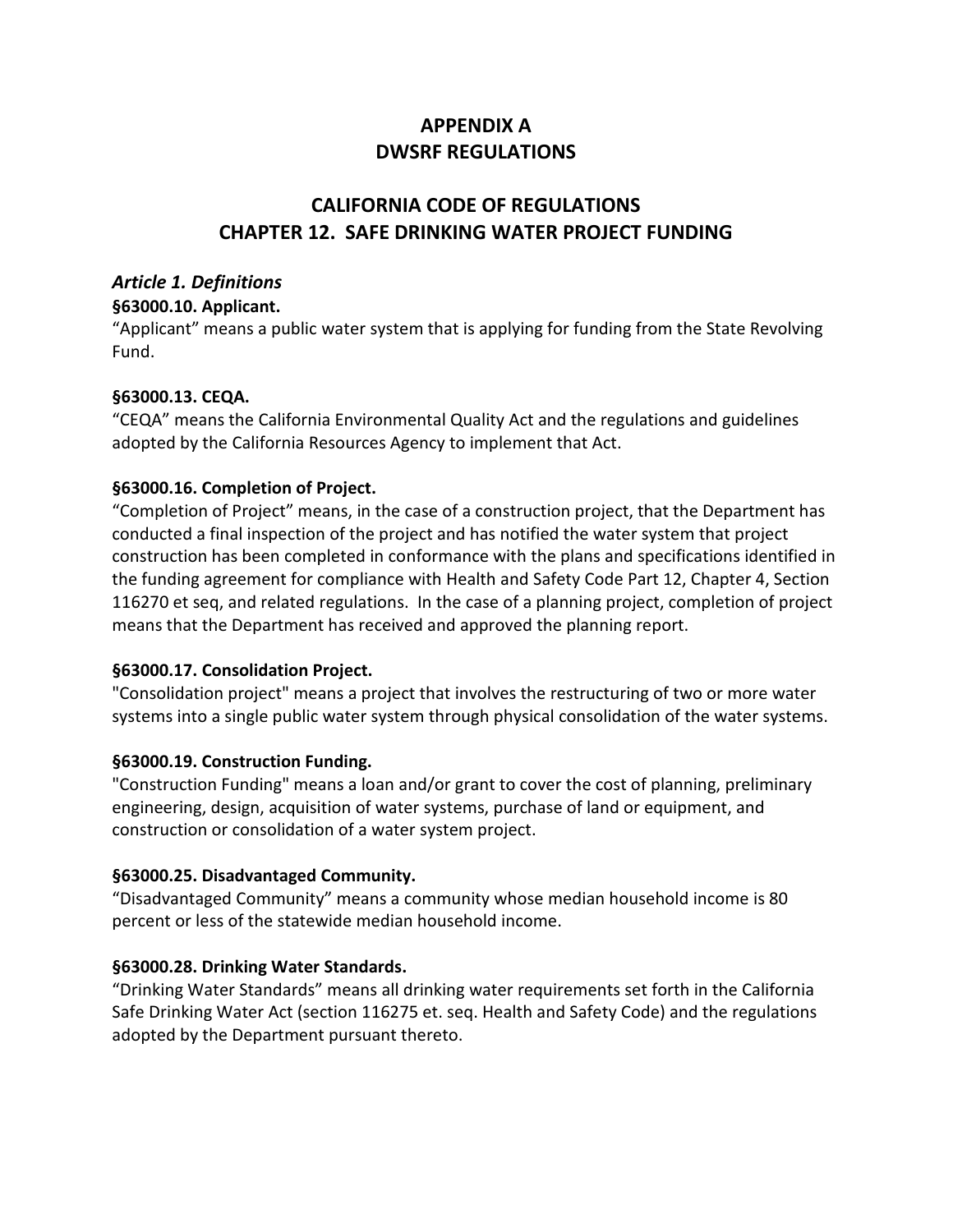## **§63000.31. Eligible Project Cost.**

"Eligible Project Cost" means those costs of a proposed project that are deemed by the Department to comply with the eligibility criteria set forth in section 63010.

#### **§63000.34. Federal Cross-Cutters.**

"Federal Cross-cutters" means those federal laws, regulations, policies and executive orders listed in Appendix VII of the USEPA program guidelines.

## **§63000.35. Federal Funding Allocation.**

"Federal Funding Allocation means the capitalization grant awarded by the USEPA to the Department from a specific federal fiscal year allocation.

## **§63000.40. Funding Application.**

"Funding Application" means the appropriate application form to be submitted by an applicant for State Revolving Fund funding. The application forms are: Application Cover Sheet [DHS 8595 (5/99)], Application for Construction Funds [DHS 8585 (4/01)]; Application for Short Term Planning Loans [DHS 8586 (1/99)]; Application for Source Water Protection Funds [DHS 8588 (2/00)]; and Application for Refinancing [DHS 8587 (1/99)], which are all incorporated by reference.

## **§63000.43. Funding Agreement.**

"Funding Agreement" means the document that is signed by the funding recipient and the Department, that consummates the loan and/or grant.

#### **§63000.46. Funding Agreement Execution.**

"Funding Agreement Execution" means that the funding agreement has been signed by both the funding recipient and the Department.

#### **§63000.47. Funding Recipient.**

"Funding recipient" means the public water system that enters into a funding agreement with the State and receives funding from the Safe Drinking Water State Revolving Fund.

# **§63000.48. Intended Use Plan.**

"Intended Use Plan" means the document prepared by the Department, which identifies the management and utilization of the State Revolving Fund and describes how those uses support the goals of the program.

# **§63000.49. Local Match Project.**

"Local Match Project" means a project whereby the local public agency provides 20 percent of the total eligible cost of the project to the Department to cover the State's matching share of the federal dollars.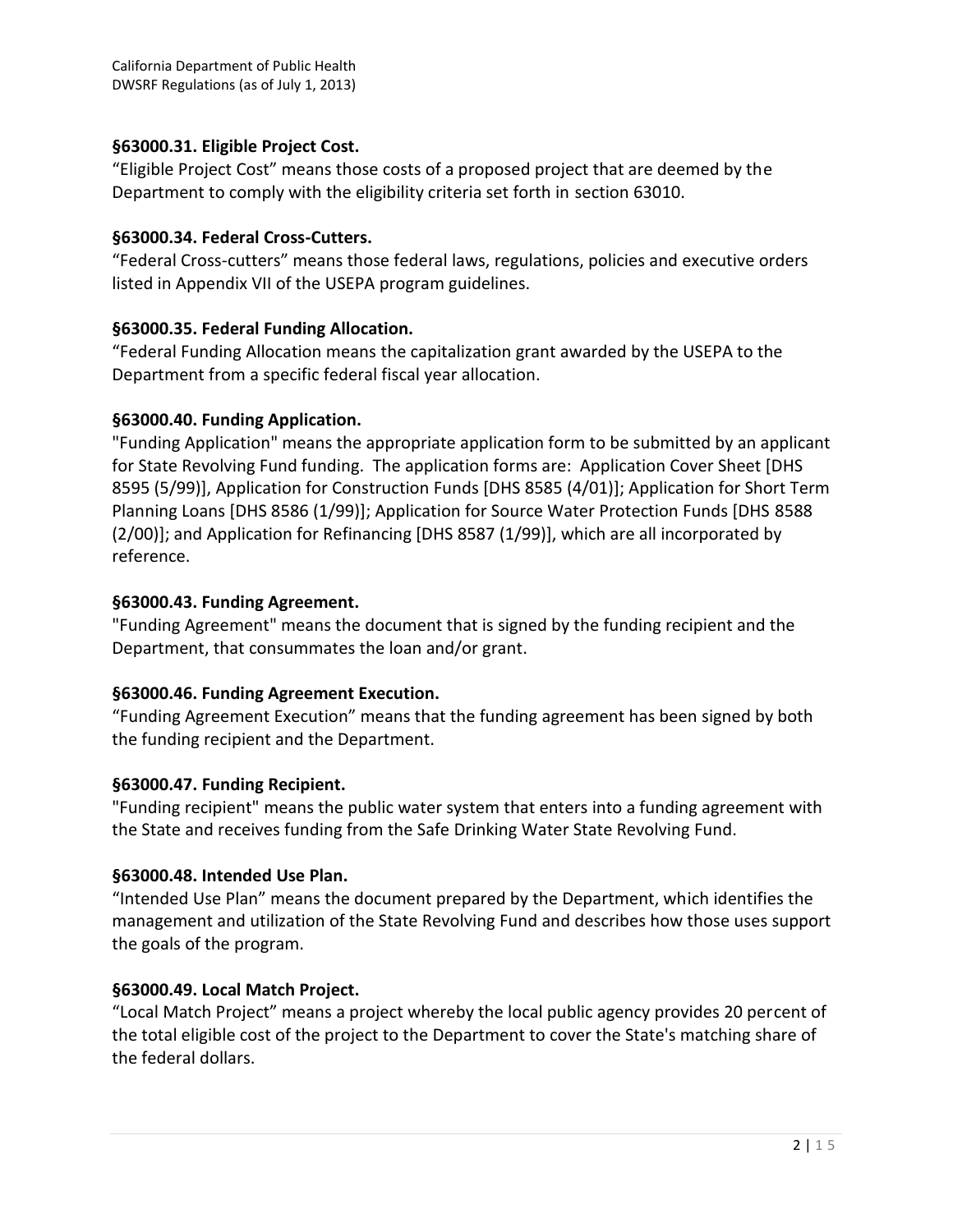#### **§63000.62. Median Household Income.**

"Median Household Income" means the household income that represents the median value for the service area of a public water system.

#### **§63000.65. NEPA.**

"NEPA" means the National Environmental Policy Act (42 U.S.C. 4331 et seq.) or a NEPA equivalent or NEPA- Like process approved by the USEPA for the drinking water revolving fund loan program.

# **§63000.66. Non-profit or Not-for-profit.**

"Non-profit" or "not-for-profit" means an entity that is exempt from taxes under United States Internal Revenue Code Section 501(c), 26 U.S.C. 501(c).

# **§63000.67. Notice of Acceptance of Application.**

"Notice of Acceptance of Application" means a notice sent to the applicant that (1) identifies the portions and costs of the project that have been determined to be eligible for State Revolving Fund funding; (2) explains the terms and conditions that will govern the loan or grant for the project; and (3) sets forth the conditions and schedules that must be met before a funding agreement will be executed.

## **§63000.68. Planning Funding.**

"Planning Funding" means a loan and/or grant to cover the cost of studies, planning, and preliminary engineering for a project.

# **§63000.70. Possible contaminating activity (PCA).**

"Possible contaminating activity (PCA)" means a human activity that is an actual or potential origin of contamination for a drinking water source and includes sources of both microbiological and chemical contaminants that could have adverse effects upon human health.

# **§63000.71. Project.**

"Project" means all planning, engineering, construction, and construction related activities undertaken to solve the specific water system problem for which the project was ranked on the project priority list.

# **§63000.74. Project Priority List.**

"Project Priority List" means the list of projects for which public water systems have requested funding and that have been ranked in priority order in accordance with section 116760.70 of the Health and Safety Code.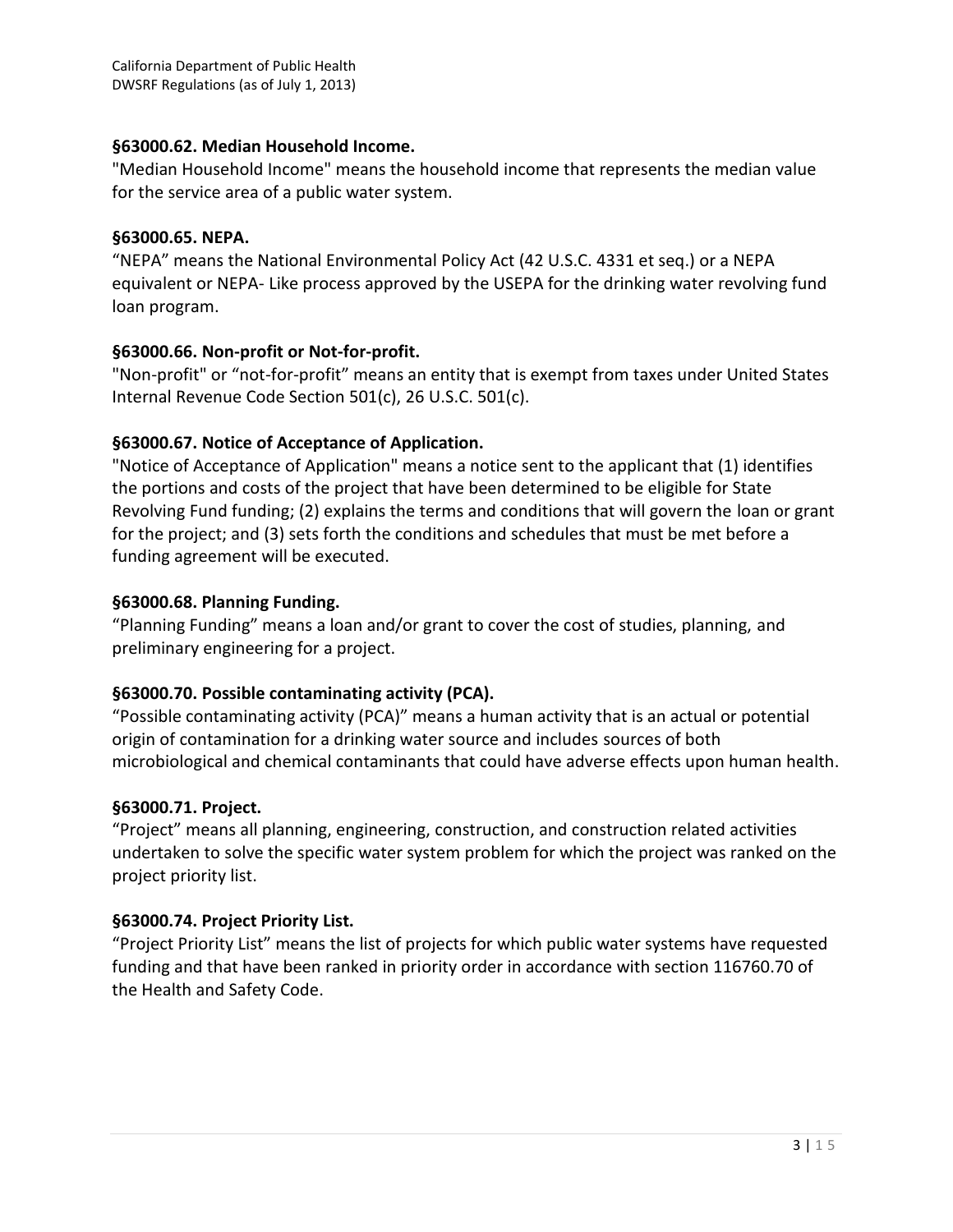## **§63000.77. Project Primarily to Serve Future Growth.**

"Project Primarily to Serve Future Growth" means a project, or project component, that has a design capacity that is more than two times the design capacity needed to serve the existing water demand at maximum day demand, as defined in Section 64551.30, of Chapter 16 of this Title**,** plus the design capacity needed to meet fire flow requirements of the local fire authority.

#### **§63000.80. Refinancing Loan.**

"Refinancing Loan" means a loan to refinance the remaining balance of an existing indebtedness incurred for construction of an otherwise eligible project where the construction of such project commenced after July 1, 1993.

## **§63000.81. Restructured Water System.**

"Restructured water system" means the single public water system that results from the consolidation of two or more water systems.

## **§63000.83. Service Area.**

"Service Area" means all of the geographical area that is currently served drinking water by a public water system.

## **§63000.84. Source Water Assessment.**

"Source water assessment" means an evaluation of a drinking water source that includes delineation of the boundaries of the source area, identification of PCAs within the delineated area, a determination of the PCAs to which the source is most vulnerable, and a summary of the vulnerability of the source to contamination.

# **§63000.85. Source Water Protection (SWP).**

"Source water protection (SWP)" means the process of managing the activities within a delineated source area to prevent drinking water source contamination.

# **§63000.86. Source Water Protection Program.**

"Source water protection program", also known as a wellhead protection program or a watershed management program, means a comprehensive program developed to protect a water source used as a drinking water supply and includes activities such as organizing a community taskforce to develop and carry out the protection program, educating the community on source protection, conducting a source water assessment to determine the PCAs to which the source is most vulnerable, identifying management measures for the PCAs posing the highest risk, developing a strategy for implementing those measures, considering protection principles when siting any new sources, and identifying alternative sources of supply for emergencies.

# **§63000.87. Source Water Protection (SWP) Loan.**

"Source Water Protection (SWP) loan" means a loan to cover the cost of a Source Water Protection Project.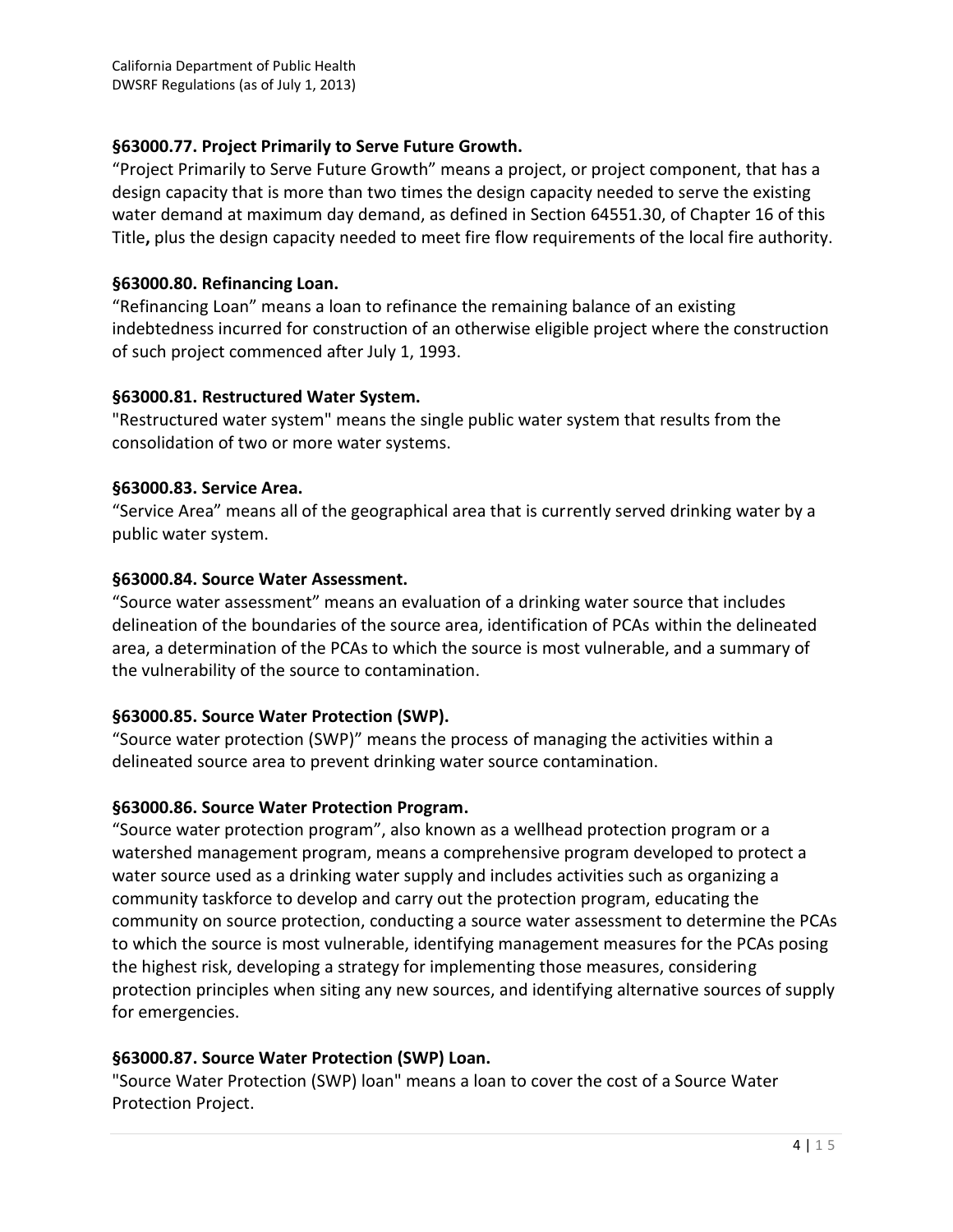#### **§63000.88. SWP loan applicant.**

"SWP loan applicant" means a public water system that is applying for a SWP loan from the State Revolving Fund.

#### **§63000.89. State Revolving Fund.**

"State Revolving Fund" means the Safe Drinking Water State Revolving Fund created pursuant to section 116760.30 of the Health and Safety Code.

## **§63000.90. Target Consumer Rate.**

"Target Consumer Rate" means an amount equal to 1 1/2 percent of the median household income for water systems where the median household income is equal to or less than the statewide median household income or 2 percent of the median household income for water systems where the median household income is greater than the statewide median household income.

#### **§63000.92. USEPA.**

"USEPA" means the United States Environmental Protection Agency.

## **§63000.95. USEPA Program Guidelines.**

"USEPA Program Guidelines" means the Drinking Water State Revolving Fund Program Guidelines (EPA 816-R-97-005, February 28, 1997) adopted by the USEPA.

# **Article 2. Financing Criteria**

#### **§63010. Project Eligibility.**

(a) In order to be eligible for funding, an applicant shall have the authority to enter into a debt contract with the State.

(b) In order to be eligible for funding that is not a SWP loan, an applicant shall be either a community water system or a non-profit non-community water system.

(1) Only those project costs that are directly associated with the planning, design, and construction of a project shall be eligible for funding.

(2) The following project costs, that would otherwise be eligible pursuant to paragraph (1), shall be ineligible for funding:

(A) Land acquisition except for land or land access that is integral to the construction of source, treatment or distribution facilities.

(B) Ongoing operation and maintenance costs.

(C) Any project facilities that are primarily to serve future growth.

(D) Dams or rehabilitation of dams and any raw water storage facilities.

(E) Water rights except water rights acquired through consolidation with another water system.

(F) Laboratories except those necessary for operation of a treatment facility.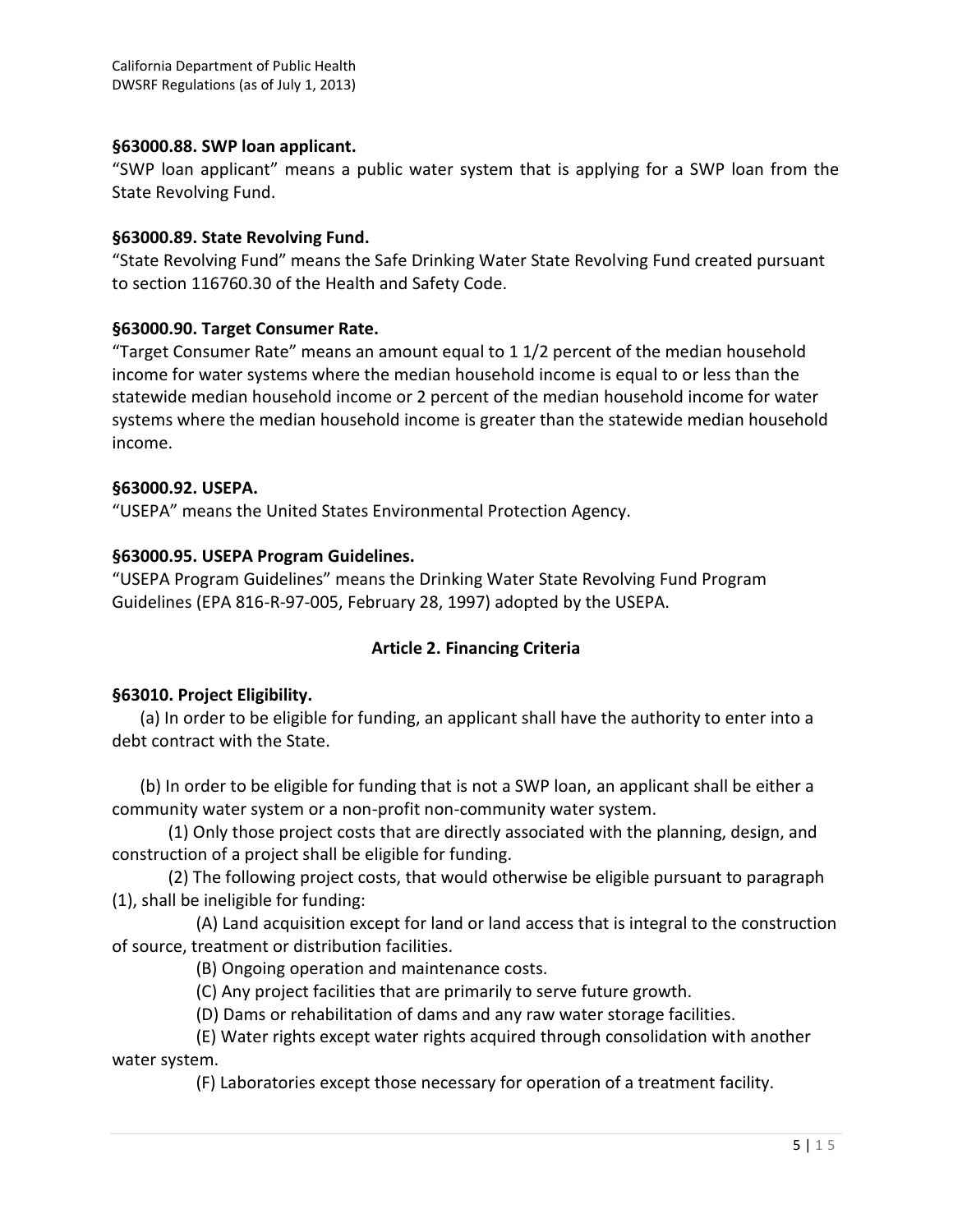(c) In order to be eligible for a SWP loan, an applicant shall be a community water system except that both a community and non-profit non-community water system shall be eligible for a SWP loan for land or easement acquisition.

(1) SWP project costs that shall be eligible for a SWP loan include only those associated with source water protection measures such as destruction of abandoned wells, hazardous waste collection programs, upgrade or abatement of septic systems, public education, water quality monitoring at critical points in protection areas, fencing out cattle and other animals from intakes, tributaries or reservoir boundaries, restricting public access to critical areas in protection areas, evaluations of agricultural practices and education on best management practices, installation of signs at boundaries of zones or protection areas, and structures to divert contaminated runoff from the source.

(2) SWP project costs shall be ineligible for SWP funding if the project is eligible for funding through the following:

(A) The federal Comprehensive Environmental Response Compensation and Liability Act of 1980 (Superfund) as amended by the Superfund Amendments and Reauthorization Act of 1986; or

(B) Programs established under the Hazardous Substance Account Act (Health and Safety Code, Chapter 6.8, Section 25300 et seq); or

(C) The Underground Storage Tank Cleanup Fund created pursuant to Health and Safety Code section 25299.50.

(d) Costs arising from construction change orders that occur after funding agreement execution shall be ineligible for funding except for the following:

(1) A change in the executed funding agreement amount based on the final accepted construction bid as provided in section 63052(b).

(2) Change orders that are a result of changes in drinking water standards.

(3) Change orders requested by the Department.

# **§63011. Planning Funding.**

(a) Planning funding shall be used only to finance planning, studies, environmental review and documentation, water rate studies, and engineering costs for an eligible project. Except as provided by statute, planning funds shall not be used for equipment purchase, unless equipment is an integral component of the project; or for construction costs, except for construction costs associated with pilot testing or test hole or test well activities carried out as an integral part of a planning project.

(b) Planning funding shall be limited to a maximum amount of \$500,000 per project, as loan, grant, or combined loan and grant.

ns set<br>nent<br>6 | 1 5 (c) Projects funded by planning funding shall be completed and a planning report submitted to the Department within the time period allowed pursuant to requirements and conditions set forth in the funding agreement, but in no event later than 36 months from funding agreement execution.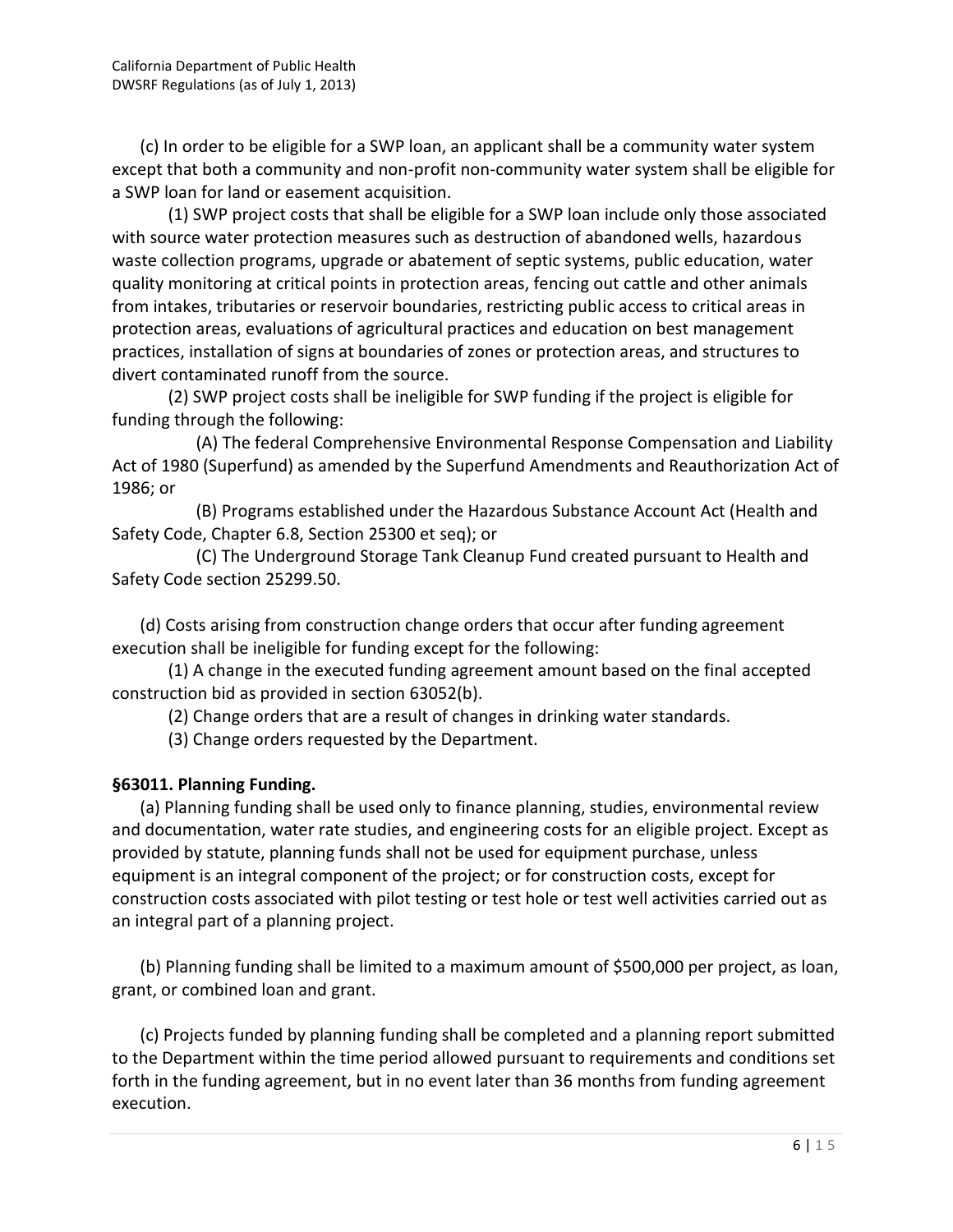(d) When contracting for architectural, landscape architectural, professional engineering, environmental, land surveying, and project management services for any part of a project for which grant funding is awarded, the applicant shall implement procedures that assure the services are engaged on the basis of demonstrated competence and qualifications for the types of services to be performed, and at reasonable prices.

## **§63012. Construction Funding.**

(a) Except as provided in subsection (d), construction funding shall be limited to a maximum amount of \$20,000,000 per project.

(b) Except as provided in subsection (d), a public water system shall not be awarded more than an aggregate amount of \$30,000,000 in construction funding and refinancing loans from a federal funding allocation.

(c) The funding limitations established by this section shall not apply during the month preceding the federal deadline for obligation of funds to applicants from a federal funding allocation.

(d) Subject to the availability of funds and the applicant's ability to repay a loan, an applicant may be awarded up to the full cost of a project in the form of a loan bearing interest at the rate established pursuant to Health and Safety Code, section 116761.65(a).

# **§63013. Refinancing Loans.**

(a) Refinancing loan funds shall only be used to refinance the remaining balance of an existing indebtedness incurred by the construction of an eligible project ranked in a category A through G on the Project Priority List.

(b) An applicant for a refinancing loan shall be a public agency.

(c) Refinancing loans shall be limited to a maximum amount of \$20,000,000 per project and an aggregate total of \$30,000,000 per water system from a federal funding allocation.

(d) Refinancing loans shall only be made when all eligible projects ranked in a category A through G on the Project Priority List have been funded or by-passed.

#### **§63014. Local Match Projects.**

(a) Local match projects shall be considered to be the same as construction projects and shall be subject to the same conditions and limitations.

y a<br>7 | 1 5 (b) An applicant for a local match project shall be a community water system owned by a public agency.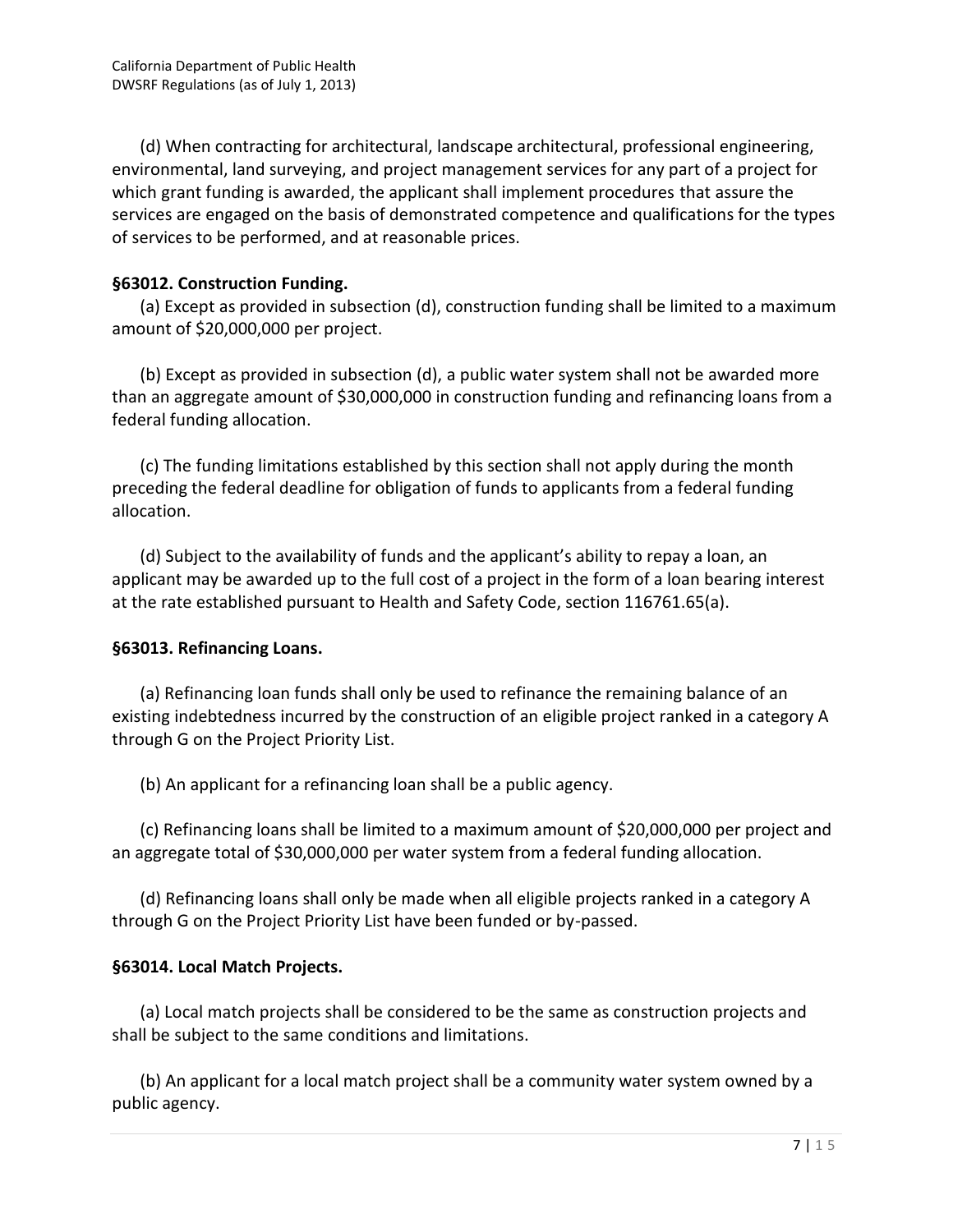(c) Only projects that exceed \$5,000,000 in eligible project costs shall be eligible for local matching.

#### **§63015. SWP Loans.**

(a) SWP loan funds shall be used only for planning, preliminary engineering, detailed design, construction, education, land acquisition, conservation easements, equipment purchase, and implementing the elements of a source water protection program.

(b) SWP loans shall be limited to a maximum amount of \$2,000,000 per project per year.

(c) A SWP loan applicant shall not be awarded more than an aggregate amount of \$3,000,000 in SWP loans in any fiscal year.

(d) A planning project funded by a SWP loan shall be completed and a planning report submitted to the Department within 18 months from funding agreement execution.

#### **Article 3. Disadvantaged Communities**

#### **§63020. Grant Eligibility.**

(a) An applicant, determined eligible for funding under this chapter, may be eligible for grant funding only if:

(1) It is a community water system or a nontransient noncommunity water system, as defined in Health and Safety Code section 116275 as it may be amended from time to time;

(2) It is owned by a public agency or a not-for-profit water company; and

(3) Its service area is a disadvantaged community or severely disadvantaged community.

(b) In the case of a consolidation project, the grant eligibility requirement of subsection (a)(3) shall be based on evaluation of the service area "median household income" of each participating applicant.

#### **§63021. Grant Limitations.**

(a) Except as provided in subsection (d), the maximum amount of grant funding to be awarded to a project shall be limited to the following percentages according to the classification of the project using the most recent Project Priority List adopted pursuant to Health and Safety Code section 116760.70:

(1) 80% of the eligible project cost if the project is in Project Priority List categories A through G;

(2) 65% of the eligible project cost if the project is in Project Priority List categories H through L; or

M<br> $8 | 15$ (3) 50% of the eligible project cost if the project is in Project Priority List categories M through O.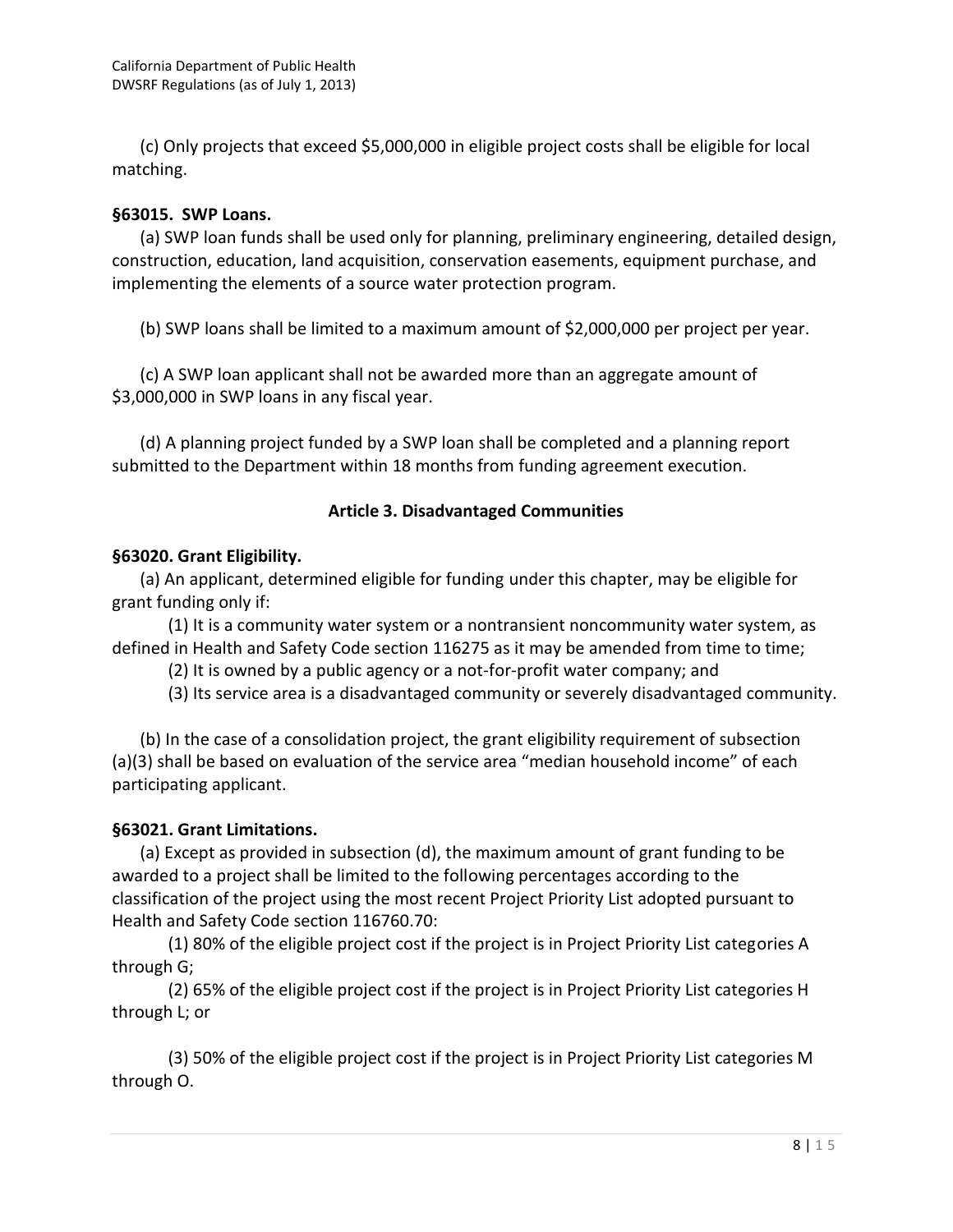(b) The maximum amount of grant funding that one water system may receive for a project shall not exceed the limitations set forth in Health and Safety Code 116761.23.

(c) The total amount of grant funding awarded to an eligible public water system whose service area is a disadvantaged community, for a project, shall be limited to the amount of funding needed so that the projected average residential water rate, which would result from a loan from the State Revolving Fund, will not exceed the target consumer rate. This subsection (c) does not establish a limitation on the total amount of loan funding that can be awarded to a disadvantaged community.

(d) Notwithstanding the limitations of subsections (a) and (c), an eligible public water system, whose service area is a severely disadvantaged community, may be awarded a grant up to 100 percent of the eligible project cost. A grant, regardless of dollar amount, awarded pursuant to this subsection is subject to the following:

(1) If the project is funded with planning funding, the public water system shall:

(A) no later than the date of completion of the planning project, complete a water rates study for the operation and maintenance of the public water system, including a proposed construction funding project, for a term of at least twenty (20) years; and

(B) increase its rates in accordance with the study in subparagraph (A).

(2) If the project is funded with construction funding, the public water system shall:

(A) prior to execution of the grant funding agreement, complete a water rates study for the operation and maintenance of the public water system, including the project, for a term of at least twenty (20) years; and

(B) increase its rates in accordance with the study in subparagraph (A).

(e) For consolidation projects, the grant limitations set forth in this section shall be applied to each participating applicant's eligible share of the total project cost of the consolidation project, and the total grant amount awarded for the entire consolidation project shall be limited to the total grant eligibilities of the individual participating applicants.

(f) For consolidation projects, the rate study and rate increase requirements of subsection (d) shall be completed for the project's proposed restructured water system.

# **Article 4. Application Process**

# **§63025. Funding Application.**

(a) All funding applications shall be submitted by public water systems only after a water system has received a written invitation from the Department to do so.

| all be<br>| n.<br>| 9 | 1 5 (b) Upon receipt of a written invitation from the Department to submit a funding application, an applicant shall indicate their intention to submit the application within the deadline set forth in the letter by signing a statement of intent. The statement of intent shall be received by the Department prior to close of business on the day indicated in the invitation.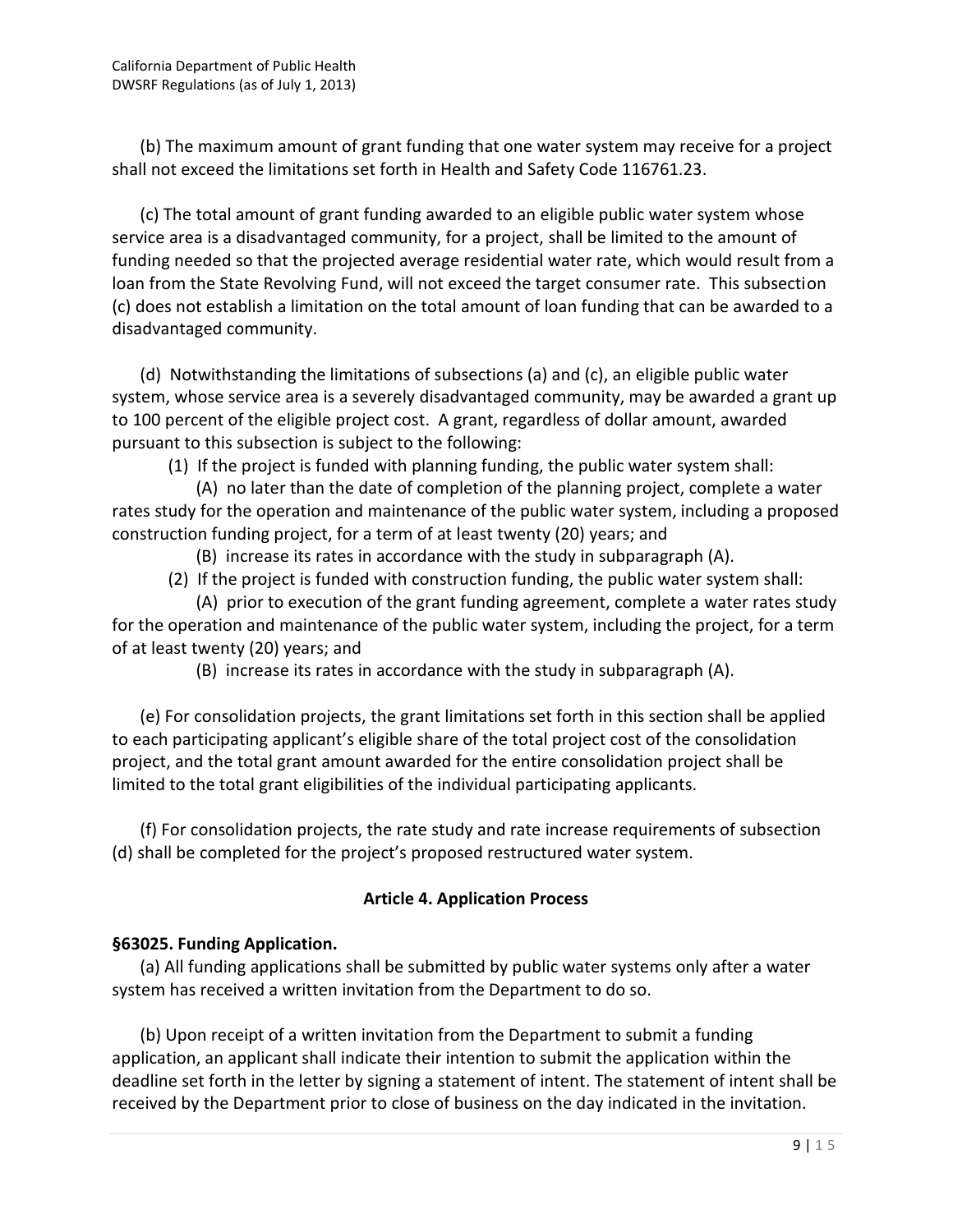(c) In order to be assured of receiving funding consideration from a specific federal funding allocation, a completed funding application shall be submitted to the Department by close of business on the date set forth in the letter of invitation.

(d) A funding application shall not be accepted for processing unless the funding application form is completed and the additional information specified in sections 63026, 63027, and 63028 is submitted.

(1) For SWP loan applications, the information in Sections 63026(d), 63026(e), 63027, and 63028(a).

(2) For all other funding applications, the information in Sections 63026, 63027, and 63028.

## **§63026. Technical Information.**

(a) Each funding application for construction funding or a refinancing loan shall contain the following information:

(1) A map showing the current service area of the water system.

(2) A map or drawing showing the location of all existing water sources, pumping facilities, treatment facilities, storage tanks or reservoirs, water transmission mains, and water main pressure zones.

(3) A schedule for full compliance with CEQA and NEPA.

(b) Each applicant for construction funding shall prepare and submit with the funding application, an engineering report addressing all of the following elements:

(1) An identification and evaluation of alternative solutions to the problem. The evaluation shall compare estimated project costs, relative effectiveness in solving the problem, and environmental impacts of each alternative.

(2) An evaluation, including costs and feasibility, of possible physical consolidation with other water systems.

(3) A description of the selected or proposed alternative.

(4) A conceptual or preliminary engineering design, including the design capacity of project components, and a schematic layout of the proposed project. All assumptions, criteria, and calculations used for the preliminary design shall be shown.

(5) An analysis and estimation of the anticipated useful life of components of the proposed project.

(6) A preliminary analysis of projected growth anticipated to occur within the service area within the next ten years, the resultant projected water demand, and the amount of growth or water demand to be included in the project.

(7) A proposed design and construction schedule.

(8) A cost estimate breakdown of the proposed project.

**10** | 1 5<br>**10** | 1 5 (9) In the case of a consolidation project, each funding application also shall include identification of the single public water system that would result from completion of the consolidation project.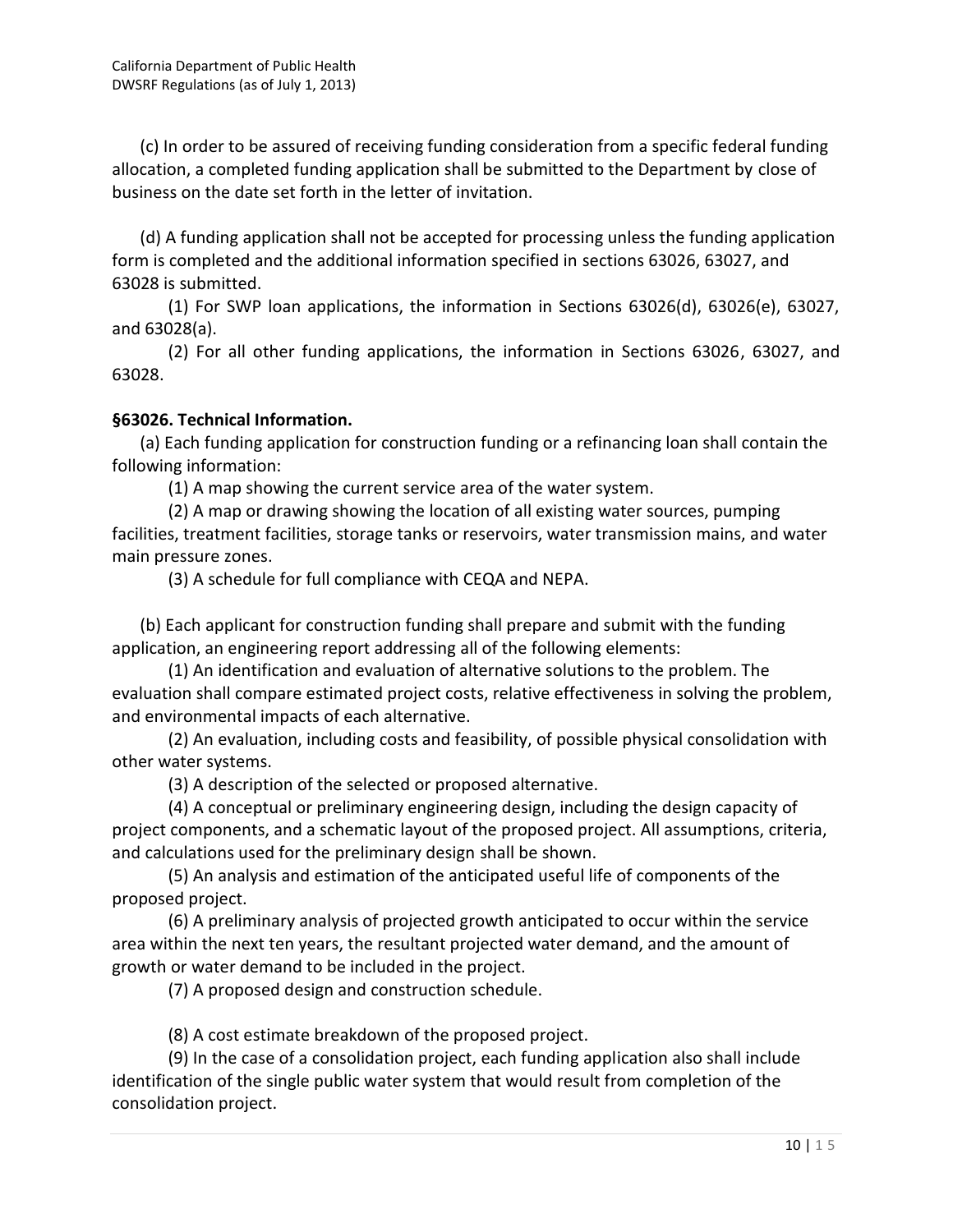(c) Each funding application for a refinancing loan shall include all of the following:

(1) A description and estimated costs of all alternative solutions to the problem that were considered prior to construction of the selected project.

(2) A layout or schematic drawing showing the location and relationship of all project facilities including the newly constructed portions.

(3) A description of the facilities that were constructed and for which refinancing is being requested including an estimate of their useful life.

(4) The design capacities of project components and the design parameters and engineering calculations used in the sizing and design of the project components.

(5) An analysis and estimation of the water demand within the service area at the time of start of construction of the project and a projection of anticipated growth and water demand for a ten-year period commencing from the time of start of construction.

(6) A cost breakdown of the constructed project.

(7) As-built plans for all of the construction facilities that are to be covered by the refinancing loan.

(8) The final plans and specifications used to solicit and select the construction bid.

(9) Information that demonstrates that the applicant has complied with all applicable federal cross-cutters.

(d) Each SWP loan applicant shall submit the following:

(1) A completed source water assessment for each drinking water source addressed by the proposed project.

(2) A list of the types of contaminants that the proposed project is intended to address and the associated PCAs.

(3) A description of the dimensions and location of the area or zone in which the associated PCAs are located.

(4) A map showing water system facilities, intake or well location, and source protection areas and/or zones.

(5) A description of the local community taskforce addressing source water protection (if one exists). The description shall include a list of the participants and their affiliations, and the methods used to establish the membership in the taskforce.

(6) A schedule for full compliance with CEQA and NEPA.

(e) Each SWP loan applicant shall prepare and submit an engineering report with the loan application that addresses all of the following:

(1) Descriptions and estimated costs of all alternative solutions to the problem that were considered prior to selection of the proposed project.

(2) A description of the proposed project.

(3) A conceptual or preliminary engineering design and schematic layout of the proposed project, if applicable. All assumptions, criteria, and calculations used shall be shown.

the<br>11 | 1 5<br>11 | 1 5 (4) An analysis and estimation of the anticipated useful life of the components of the proposed project, if applicable.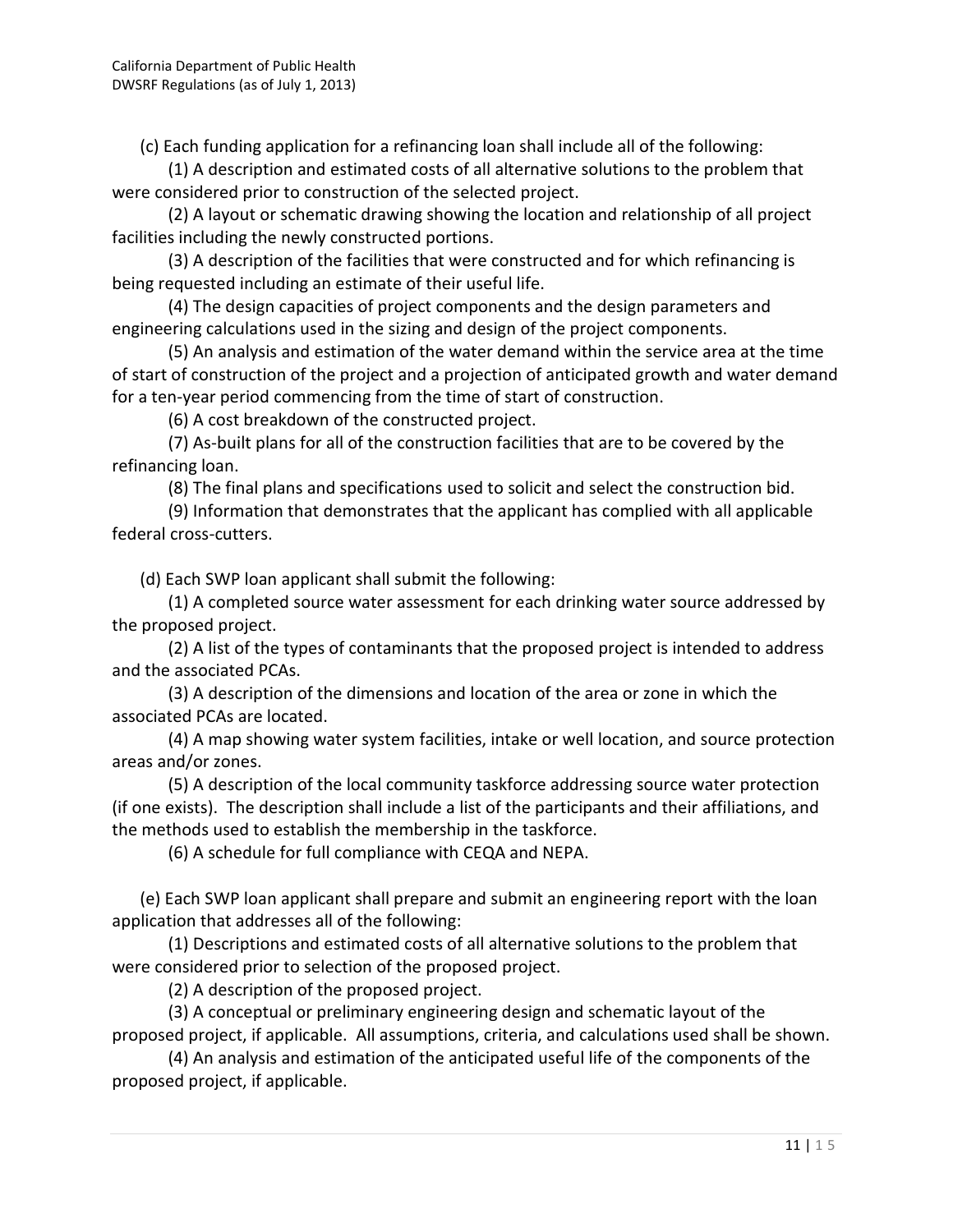(5) A proposed schedule for carrying out the project.

(6) A cost estimate breakdown of the proposed project.

## **§63027. Managerial Information.**

Each funding application shall contain the following:

(a) Copies of any leases, easements, or other documentation for land, water sources, treatment, pumping, storage, or distribution facilities used in the operation of the water system that are not owned by the water system.

(b) A written statement certifying that the applicant, or in the case of a consolidation project, the restructured water system, is a legal entity and that it has the authority to enter into a long-term indebtedness with the State of California.

(c) A description of the water rights held by the water system and any available documentation to substantiate those rights.

## **§63028. Financial Information.**

(a) Each funding application shall contain the following:

(1) A projected revenue/expenditure analysis that compares all anticipated water system revenues and planned expenditures for the next five years.

(2) An analysis and calculation of the average current water rate charged to residential users and the projected average water rate that will be charged to residential users following completion of the eligible project. This analysis is not required for non-community water systems.

(3) Financial statements (balance and income) of the water system covering the past three years.

(4) A description of the accounting and budget control procedures used and any proposed changes to the procedures.

(b) In addition to the requirements of subsection (a), applicants for a refinancing loan shall also include a certification that proceeds of the previous debt were used to pay for eligible project costs. If ineligible items were funded, a list of those items and their costs shall be included.

(c) In addition to the requirements of subsection (a), applicants that propose to use local matching funds pursuant to section 63014 shall include a resolution adopted by the governing body. The resolution shall identify the source of the local matching funds and pledge those funds for deposit into the State Revolving Fund.

# **§63029. Notice of Acceptance of Application.**

**tment,<br>12 | 1 5** (a) Within 60 days of receipt of a Notice of Acceptance of Application from the Department, the applicant shall indicate its acceptance of the terms and conditions of the Notice of Application Acceptance by signing and returning it to the Department.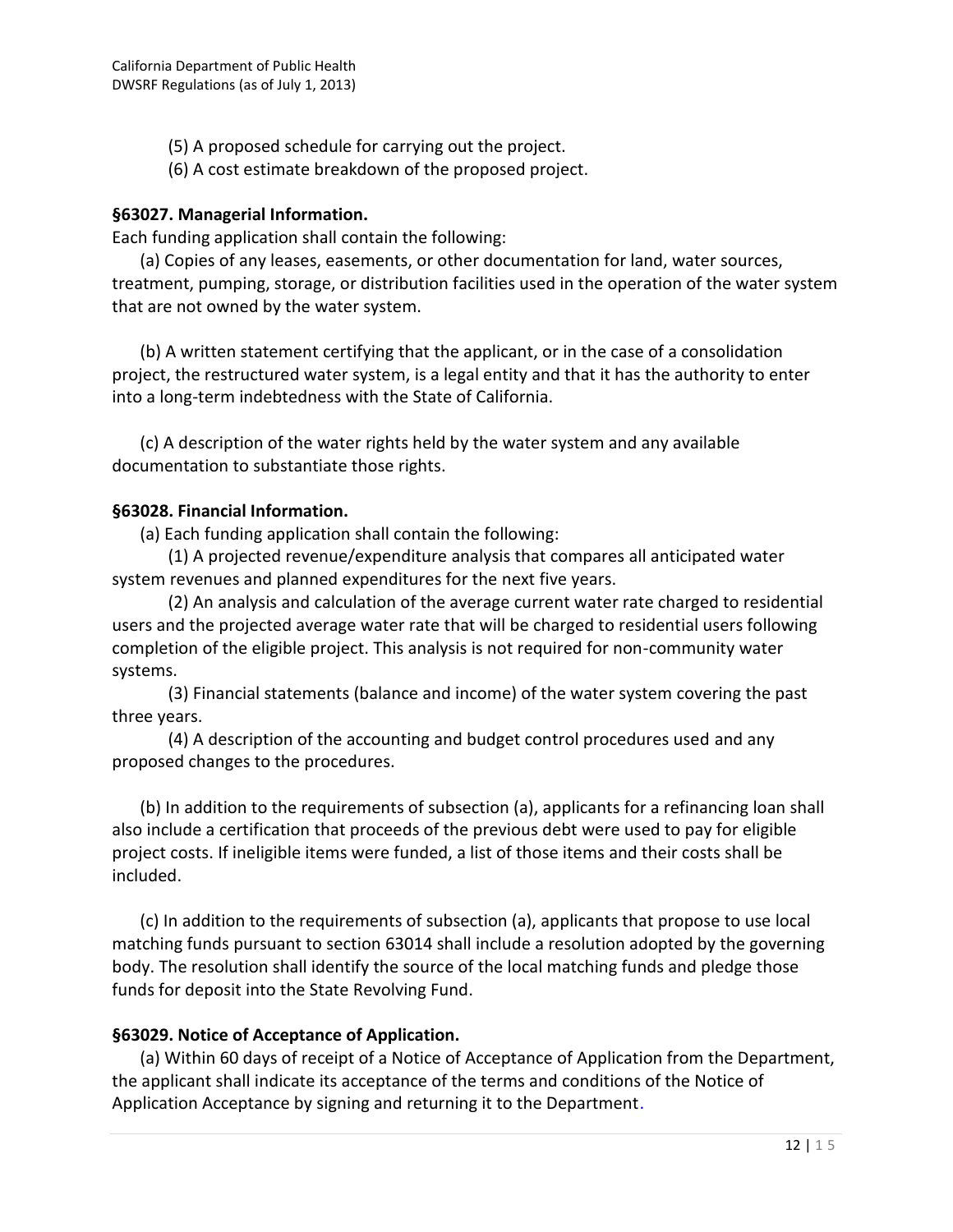(b) If the proposed project is a consolidation project for which the restructured water system(s) is/are not one of the applicants, within 60 days of receipt of a Notice of Acceptance of Application from the Department, the applicant(s) and the restructured water system(s) shall indicate their acceptance of the terms and conditions of the Notice of Application Acceptance by signing and returning it to the Department.

## **§63030. Project By-Passing.**

(a) A project on the Project Priority List shall be by-passed for funding consideration for the current fiscal year if any of the following apply:

(1) The water system indicated that it did not desire to receive funding for a particular project in the current fiscal year.

(2) A water system fails to sign a statement of intent to submit an application and return it to the Department by the date identified in the letter as specified in Section 63025(b).

(3) A water system, receiving an invitation from the Department to submit a funding application, informs the Department that it does not wish to submit an application at this time.

(4) A funding application is rejected by the Department for failure on the part of the applicant to comply with the requirements of this chapter.

(5) An applicant fails to sign and return the Notice of Acceptance of Application within 60 days of receipt of the Notice of Acceptance of Application.

(6) The Department withdraws a previously issued Notice of Acceptance of Application for failure on the part of the applicant to comply with the terms and conditions as stated in the Notice of Acceptance of Application.

(7) A water system received an invitation (statement of intent) from the Department pursuant to Section 63025, and for two consecutive years failed to return the statement of intent by the deadline.

(8) The applicant has reached the \$3,000,000 loan maximum set forth in subsection 63015(c) for a SWP loan, or the \$30,000,000 funding maximum set forth in subsection 63012(b) for a construction funding or refinancing loan.

(b) Any project that is by-passed for any reason shall remain on the Project Priority List and be eligible for future funding consideration.

# **Article 5. Information to Be Submitted Prior to Execution of the Funding Agreement**

#### **§63040. Technical and Financial Information.**

(a) All applicants for construction funding, SWP loans, or refinancing loans shall comply with all applicable environmental review and procedural requirements of CEQA and NEPA prior to execution of the funding agreement.

(b) Prior to execution of a funding agreement that includes a loan, each funding recipient shall submit the following: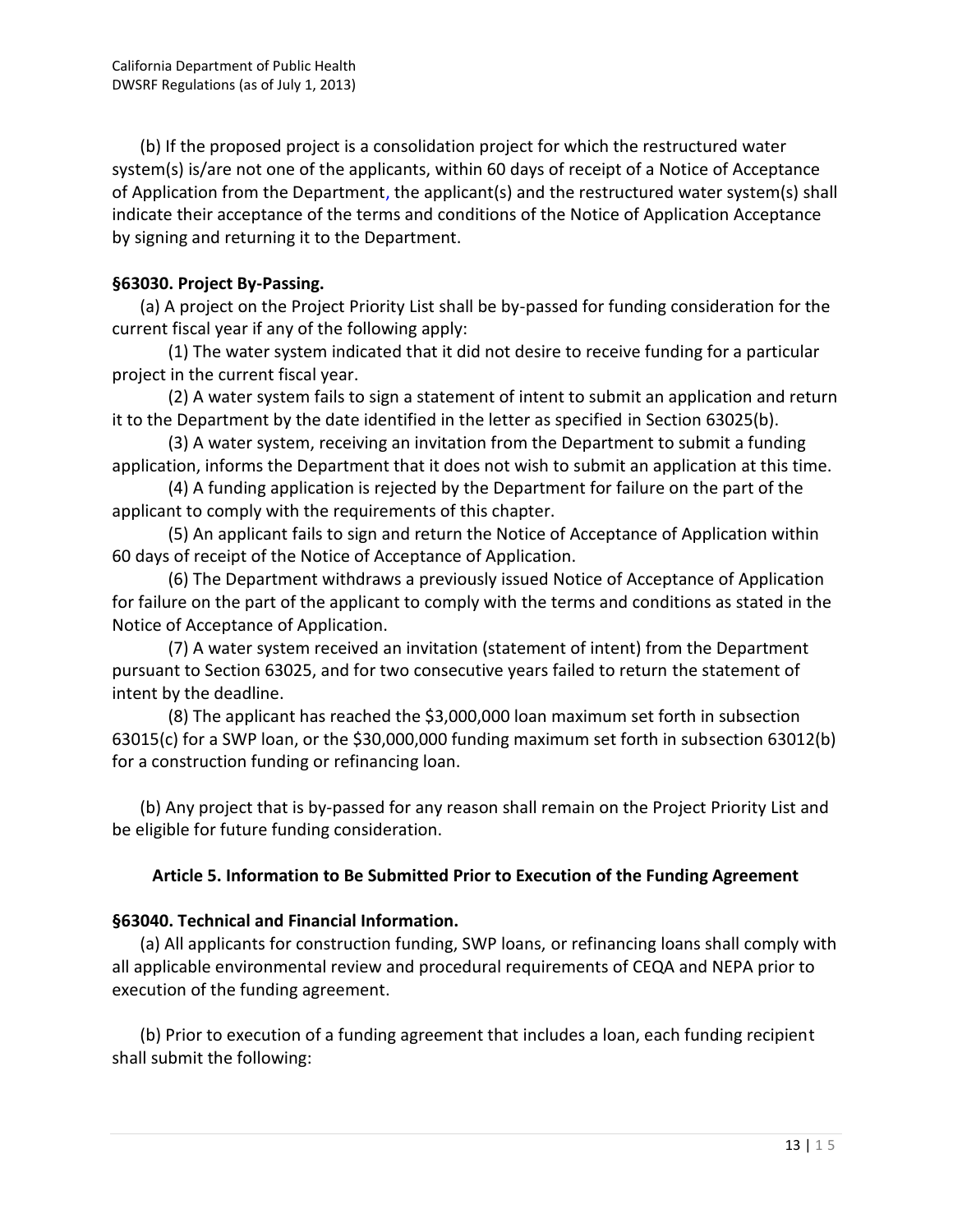(1) A resolution or ordinance adopted by the governing body dedicating the source of repayment of the loan.

(2) A completed fiscal services agreement for loan repayment funds.

## **Article 6. Design and Construction**

#### **§63050. Plans and Specifications.**

Applicants for construction funding or SWP loans involving construction shall submit final design plans and project specifications to the Department in accordance with the schedule set forth in the Notice of Acceptance of Application.

## **§63051. Federal Cross-Cutting Requirements.**

(a) The criteria for projects subject to federal cross-cutting authorities shall be those established in the most recent Intended Use Plan adopted prior to the date the water system is invited to submit an application for funding the project.

(b) Each SWP project shall comply with federal cross-cutting authorities.

# **§63052. Construction.**

(a) Construction contracts awarded by the applicant for any project involving the use of grant funds from the State Revolving Fund shall be based on competitive construction bids.

(b) An applicant's request for a change in the amount of funding specified in the funding agreement shall be limited to one occasion and shall be based solely on the final accepted construction bid(s) and the procurement of services conducted in accordance with subsection (c).

(c) When contracting for architectural, landscape architectural, professional engineering, environmental, land surveying, and construction project management services for any part of a project for which grant funding is awarded, the applicant shall implement procedures that assure the services are engaged on the basis of demonstrated competence and qualifications for the types of services to be performed, and at reasonable prices. At a minimum, for any individual or firm it proposes contracting with to provide construction project management services for a project, the applicant shall demonstrate to the Department that the individual or firm and its personnel carrying out onsite responsibilities for the project have expertise and experience in construction project design review and evaluation, construction mobilization and supervision, bid evaluation, project scheduling, cost-benefit analysis, claims review and negotiation, and general management and administration of a construction project.